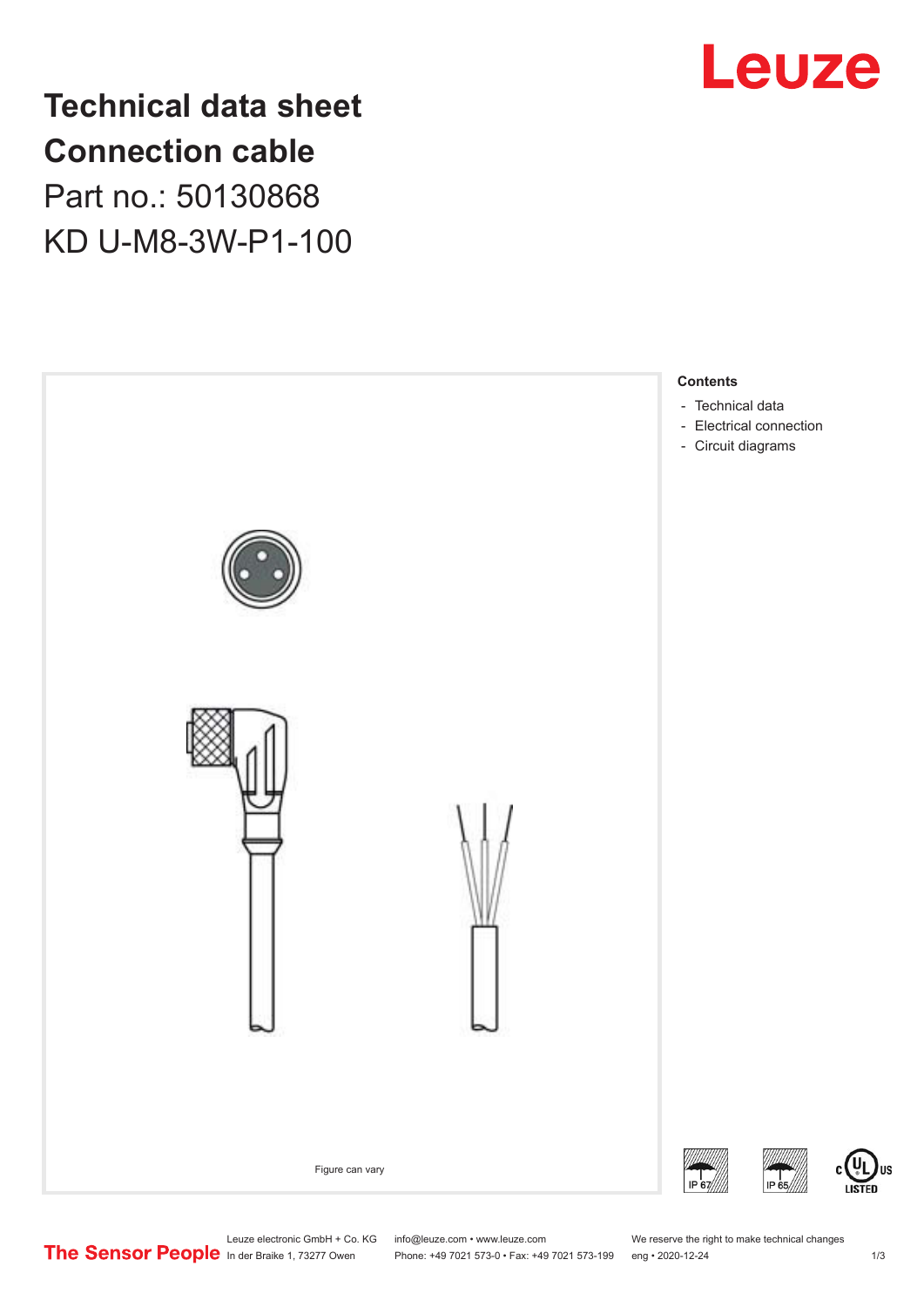### <span id="page-1-0"></span>**Technical data**

### **Electrical data**

**Performance data Operating voltage** Max. 60 V AC/DC

#### **Connection**

| <b>Connection 1</b>                                    |                                                                                                                                                                                                                                |
|--------------------------------------------------------|--------------------------------------------------------------------------------------------------------------------------------------------------------------------------------------------------------------------------------|
| <b>Type of connection</b>                              | Connector                                                                                                                                                                                                                      |
| <b>Thread size</b>                                     | M <sub>8</sub>                                                                                                                                                                                                                 |
| <b>Type</b>                                            | Female                                                                                                                                                                                                                         |
| Handle body material                                   | <b>PUR</b>                                                                                                                                                                                                                     |
| No. of pins                                            | $3 - pin$                                                                                                                                                                                                                      |
| <b>Version</b>                                         | Angled                                                                                                                                                                                                                         |
| Lock                                                   | Screw fitting, nickel-plated diecast zinc,<br>recommended torque 0.6 Nm, self-<br>locking                                                                                                                                      |
| <b>Connection 2</b>                                    |                                                                                                                                                                                                                                |
| <b>Type of connection</b>                              | Open end                                                                                                                                                                                                                       |
|                                                        |                                                                                                                                                                                                                                |
| <b>Cable properties</b><br><b>Number of conductors</b> | 3 Piece(s)                                                                                                                                                                                                                     |
| Wire cross section                                     | $0.25$ mm <sup>2</sup>                                                                                                                                                                                                         |
| <b>AWG</b>                                             | 24                                                                                                                                                                                                                             |
|                                                        |                                                                                                                                                                                                                                |
| <b>Sheathing color</b>                                 | <b>Black</b>                                                                                                                                                                                                                   |
| <b>Shielded</b>                                        | No                                                                                                                                                                                                                             |
| Silicone-free                                          | Yes                                                                                                                                                                                                                            |
| Cable design                                           | Connection cable (open on one end)                                                                                                                                                                                             |
| Cable diameter (external)                              | $4.3 \text{ mm}$                                                                                                                                                                                                               |
| Cable length                                           | 10,000 mm                                                                                                                                                                                                                      |
| <b>Sheathing material</b>                              | <b>PUR</b>                                                                                                                                                                                                                     |
| Wire insulation                                        | <b>PUR</b>                                                                                                                                                                                                                     |
| <b>Traverse rate</b>                                   | Max. 3.3 m/s with horiz. traverse path of<br>5m and and max, acceleration of 5m/s <sup>2</sup>                                                                                                                                 |
| Suitability for drag chains                            | Yes                                                                                                                                                                                                                            |
| Properties of the outer sheathing                      | Free of CFC, cadmium, silicone, halogen<br>and lead, matt, low-adhesion, abrasion-<br>resistant, easily machine-processable                                                                                                    |
| Resistance of the outer sheathing                      | Hydrolysis and microbe resistant, good<br>oil, gasoline and chemical resistance in<br>accordance with VDE 0472 part 803 test<br>B, flame retardant in accordance with UL<br>1581 VW1 / CSA FT1 / IEC 60332-1,<br>IEC 60332-2-2 |
| <b>Torsion suitability</b>                             | $\pm 180^\circ$ / m (max. 2 mio. cycles with 35<br>cycles / min)                                                                                                                                                               |

### **Mechanical data**

| <b>Width across flats</b>                                       | 9 <sub>mm</sub>          |
|-----------------------------------------------------------------|--------------------------|
| <b>Bending cycles</b>                                           | 5,000,000 Piece(s)       |
| Bending radius, flexible laying, min.                           | Min. 10 x cable diameter |
| Bending radius, stationary laying, min. Min. 5 x cable diameter |                          |
| <b>Environmental data</b>                                       |                          |
|                                                                 |                          |
| Ambient temperature, operation,<br>flexible use                 | $-2580 °C$               |
| Ambient temperature, operation,<br>stationary use               | $-4080 °C$               |
| <b>Certifications</b>                                           |                          |
| Degree of protection                                            | IP 65                    |
|                                                                 | IP 67                    |
| <b>Certifications</b>                                           | c UL US                  |
|                                                                 |                          |
| <b>Classification</b>                                           |                          |
| <b>Customs tariff number</b>                                    | 85444290                 |
| eCl@ss 5.1.4                                                    | 27279201                 |
| eCl@ss 8.0                                                      | 27279218                 |
| eCl@ss 9.0                                                      | 27060311                 |
| eCl@ss 10.0                                                     | 27060311                 |
| eCl@ss 11.0                                                     | 27060311                 |
| <b>ETIM 5.0</b>                                                 | EC001855                 |
| <b>ETIM 6.0</b>                                                 | EC001855                 |
| <b>ETIM 7.0</b>                                                 | EC001855                 |

Leuze

# **Electrical connection**

**Connection 1**

| Type of connection   | Connector                                                                             |
|----------------------|---------------------------------------------------------------------------------------|
| <b>Thread size</b>   | M <sub>8</sub>                                                                        |
| Type                 | Female                                                                                |
| Handle body material | <b>PUR</b>                                                                            |
| No. of pins          | $3 - pin$                                                                             |
| <b>Version</b>       | Angled                                                                                |
| Lock                 | Screw fitting, nickel-plated diecast zinc, recommended<br>torque 0.6 Nm, self-locking |